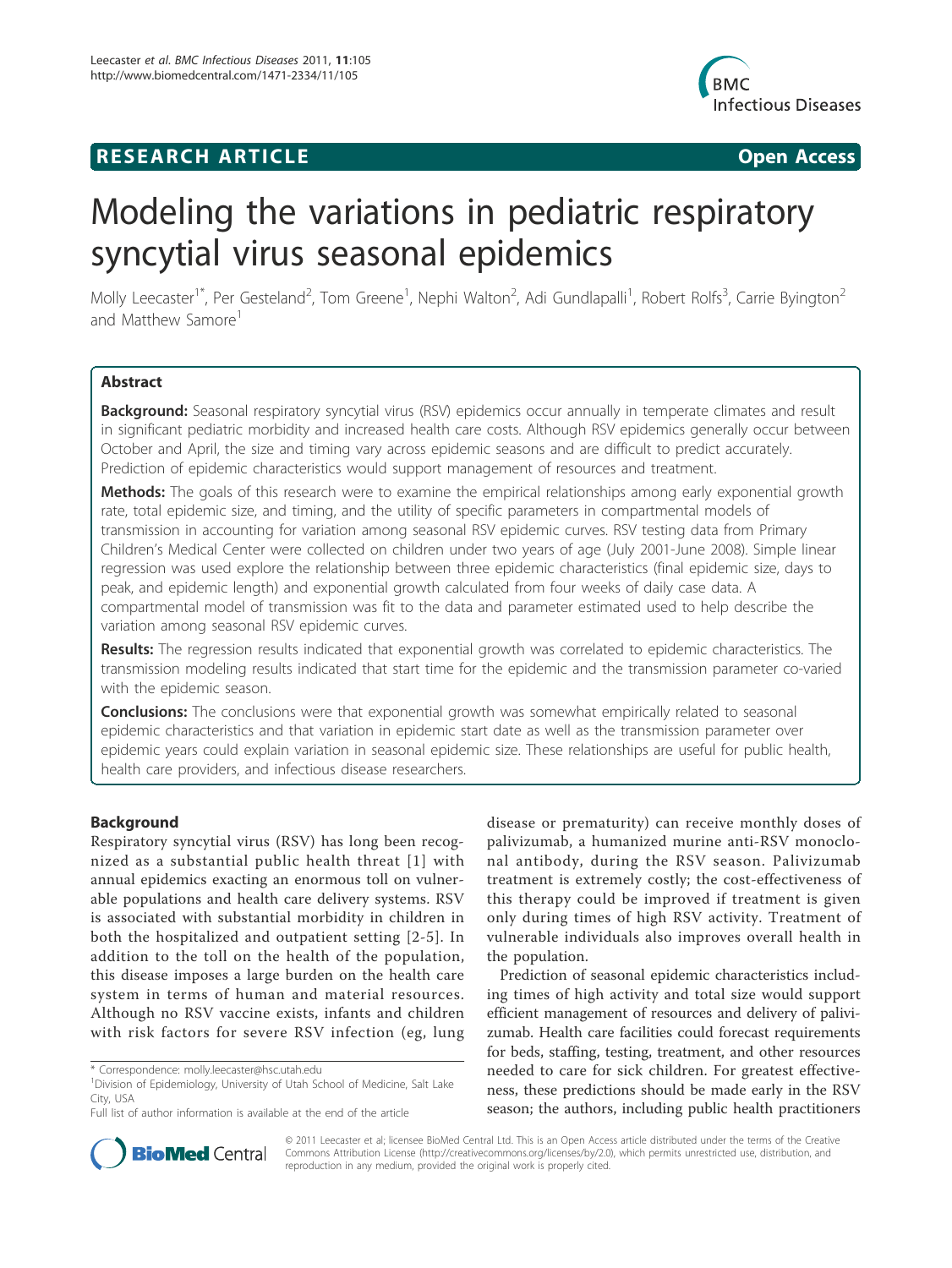and physicians, hold the expert opinion that these predictions would be useful within the first month of the observed start of the RSV seasonal epidemic.

In some regions, total epidemic size generally follows a biennial cycle from year to year with smaller epidemic seasons followed by larger epidemic seasons [6]. This cycle is currently used to gauge upcoming RSV seasonal epidemic size based on total size of the previous epidemic season. The Centers for Disease Control and Prevention (CDC) researchers using the National Respiratory and Enteric Virus Surveillance System found that the prior epidemic season's data were a relatively imprecise predictor of the epidemic season onset in a given community and that timing of the RSV epidemic season may vary substantially in the same year among communities in close proximity [7]. One goal of this research was to explore year-to-year variation in epidemic seasons using local data. The biennial variation in our seasonal epidemic data was seen in the early exponential growth rates (slope of the cumulative case curves, Figure 1) as well as total epidemic size. We explored the relationship between exponential growth of RSV epidemics and the seasonal epidemic characteristics of total epidemic size, days to peak, and epidemic length to assess predictions made early in the epidemic season.

Knowledge about viral transmission characteristics and the data derived from surveillance systems can be used to inform novel approaches for estimating characteristics of RSV epidemics through the application of methods rooted in epidemiological models of infectious disease transmission [8,9]. These methods are being increasingly



applied to emerging threats like SARS [10-12] and pandemic influenza, but their application to routine epidemics of common respiratory viruses like seasonal influenza and RSV has only begun to be explored. Weber et al. [8] model RSV transmission to examine how climate and social factors influence transmission in a population. They consider compartmental models using Susceptible-Infected-Recovered-Susceptible (SIRS) with additions to include latency and stages of susceptibility. They find no single best model for RSV epidemics; many "competing" models fit the observed data well. We further explored the variation in seasonal epidemics using compartmental models. The variation in exponential growth could potentially be related to variation in transmission rates, epidemic start dates, or proportions susceptible as well as a host of other factors.

The second goal of this research was to evaluate the ability of a compartmental model based on epidemiologic principles to fit observed data from a series of epidemics and examine the extent to which seasonal variations in epidemics can be accounted for by variation in specific model parameters.

For these analyses, we used daily laboratory data from the major pediatric health care facility in Utah where routine viral testing is a fixture of standard clinical care for children presenting to regional emergency departments. The utility of the data from these surveillance systems for relating final epidemic size and modeling the epidemic curve has not been fully evaluated. We investigated the estimation of seasonal epidemic characteristics using regression of exponential growth across seven epidemic seasons. We also modified the model of Weber *et al.* to explore the model fits and estimates of epidemic size using variation of parameters within a Susceptible-Exposed-Infected-Infected/Detected-Recovered (SEIDR) model.

## Methods

#### Data

Primary Children's Medical Center (PCMC) is a 250-bed children's hospital that serves both as a community pediatric hospital for Salt Lake County, Utah (2008 population 1 million [13]), and as a tertiary referral center for five states in the Intermountain West (Utah, Idaho, Wyoming, Nevada, and Montana, total 2008 population 8.36 million [14]). Eighty percent of pediatric hospital admissions occurring in Salt Lake County and 73% occurring in the state of Utah are at PCMC.

During the study period, July 2001 through June 2008, direct respiratory sampling (mainly saline-assisted nasopharyngeal aspiration) for respiratory viral testing was performed for about 70% of children evaluated in the PCMC emergency department for respiratory complaints (unpublished data) and was required for all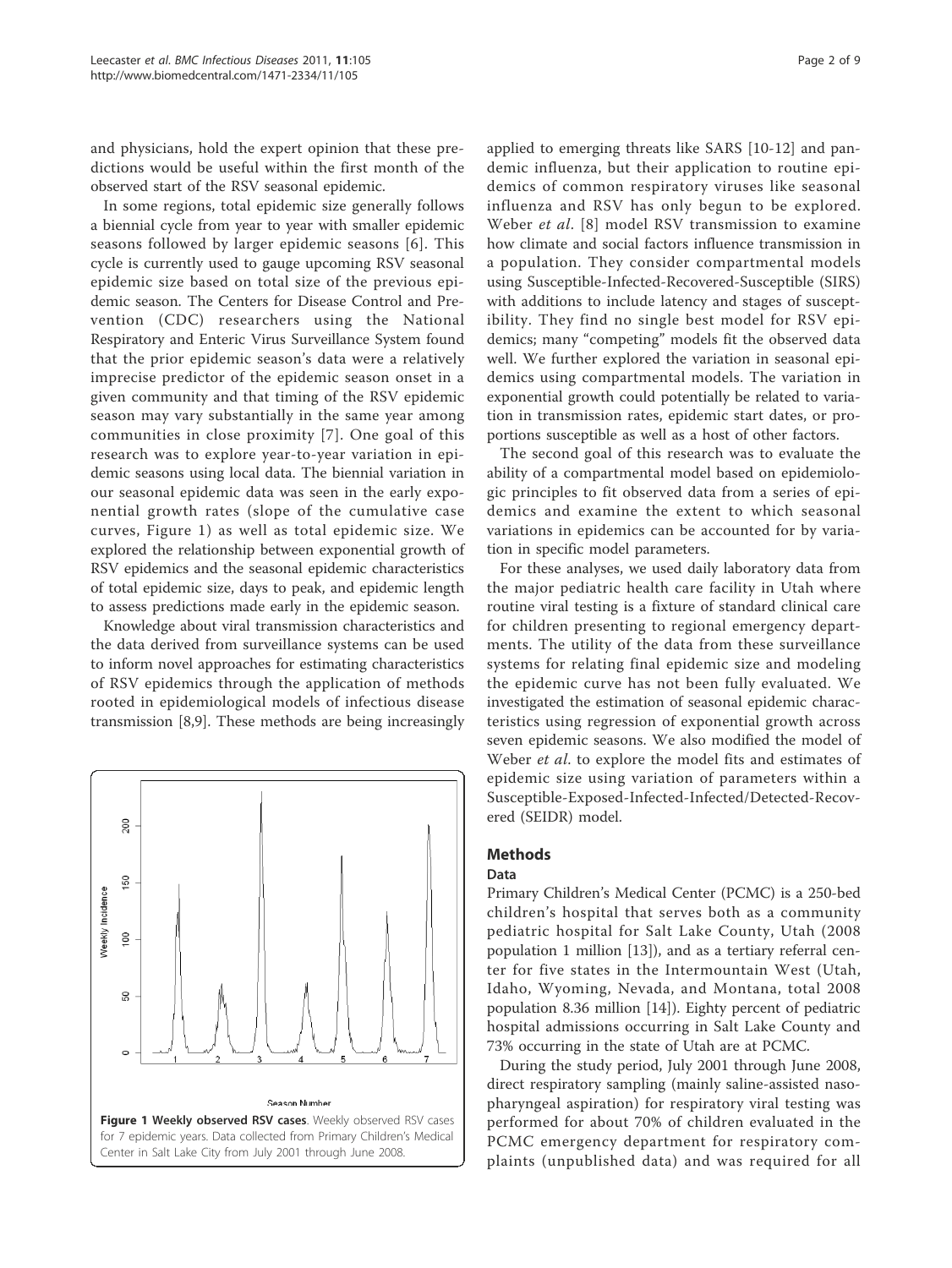hospitalized children with respiratory symptoms (eg, upper or lower respiratory tract infection, bronchiolitis, asthma, or bacterial or viral pneumonia). In addition, respiratory viral testing was recommended for all febrile infants one to 90 days of age. Test results were used to inform patient cohorting and isolation procedures and to assist with medical management. All samples were initially tested by direct fluorescent antibody staining (DFA). DFA testing was performed three to five times daily depending on the season, with a mean turnaround time of four hours. For all DFA negative specimens, multiplex polymerase chain reaction (PCR) or viral culture was performed.

The data included in our analyses were all positive test results from the above sampling protocols from any of the testing methods during the study period. The practice of testing and test methods did not change appreciably during the study period (unpublished data on percentage of children tested and methods used). The data were used as daily counts by age group, under two and over two years old.

The RSV epidemic year was defined to be from July 1 of one year through June 30 of the following year. This time period was chosen to place the beginning date close to the middle of the inter-epidemic period, approximately six months from the average historical peak of the seasonal epidemic.

This study was reviewed by the Institutional Review Boards of Intermountain Healthcare and the University of Utah and determined by both organizations to be exempt.

#### Regression analysis

Regression analysis was used to explore the relationship between the initial exponential growth rate and the epidemic season characteristics of size, days to peak, and length using the seven epidemic seasons of RSV data from PCMC. The exponential growth rate,  $\lambda_{t0, t1}$ , for<br>time interval  $t_0$  to  $t_1$  was calculated as time interval  $t_0$  to  $t_1$  was calculated  $\lambda_{t_0,t_1} = \frac{\log (x_{t_1}) - \log (x_{t_0})}{t}$  $t_1 - t_0$ , where  $x_{t_i}$  denotes the cumulative number of cases at time  $t_i$ ,  $i = 0,1$ . The exponential growth rate was calculated at four weeks to assess regression predictions made early in the season. For comparison, exponential growth rate was also calculated at weeks one through six. The total epidemic size was the sum of cases over the epidemic year, including sporadic interepidemic cases. An observable seasonal epidemic start date of  $t_0$  was defined as the start of the first week of the epidemic year with at least five confirmed RSV cases. This was the definition used by the hospital epidemiologists at PCMC to declare the start of RSV outbreaks during the study period. The term seasonal epidemic refers

to the period from the epidemic start date until the epidemic end date, defined as the end of the last week of the epidemic year with at least five confirmed RSV cases. The number of days until the peak for the epidemic seasons was calculated as the midpoint day of the largest seven-day moving average window minus the epidemic season start day. The length of the epidemic season was calculated as the epidemic season end day minus the epidemic season start day.

Relationships between the initial exponential growth rate and seasonal epidemic characteristics were described using the Pearson correlation coefficient and assessed using standard regression statistics. The fits of the regression models were assessed using the percent error of the model fits from the observed values. To combine across seasons, the absolute values of the percent errors were averaged providing the mean absolute percent error for the model.

#### SEIDR model

We modeled the observed RSV cases using an extension of the SIR model that included individuals (c for children and a for adults) that were susceptible ( $S<sup>c</sup>$  and  $S<sup>a</sup>$ ), exposed ( $E^c$  and  $E^a$ ), infectious( $I^c$  and  $I^a$ ), infectious and subsequently detected children (D), and recovered combined across children and adults (R). This SEIDR model was applied to a series of seven epidemic years. The population was split into children less than two years old (children) and those older than two (adults). It has been shown that the initial RSV infection is the most severe and occurs in almost every child in their first two years of life. Transmission is modeled as a function of time using a cosine function to mirror the cyclic nature of epidemics [8]. There is an offset to this cycle  $(\alpha)$ , which we estimate along with transmission parameter (β). Births and deaths ( $\mu$ ) are accounted for in the susceptible class only. Achievement of age two is accounted for in all age-separated classes  $(\eta)$ . Assumptions of simple compartmental models that we made were as presented in Koopman [15].

Our SEIDR transmission model (Figure 2) was defined using the following system of non-linear differential

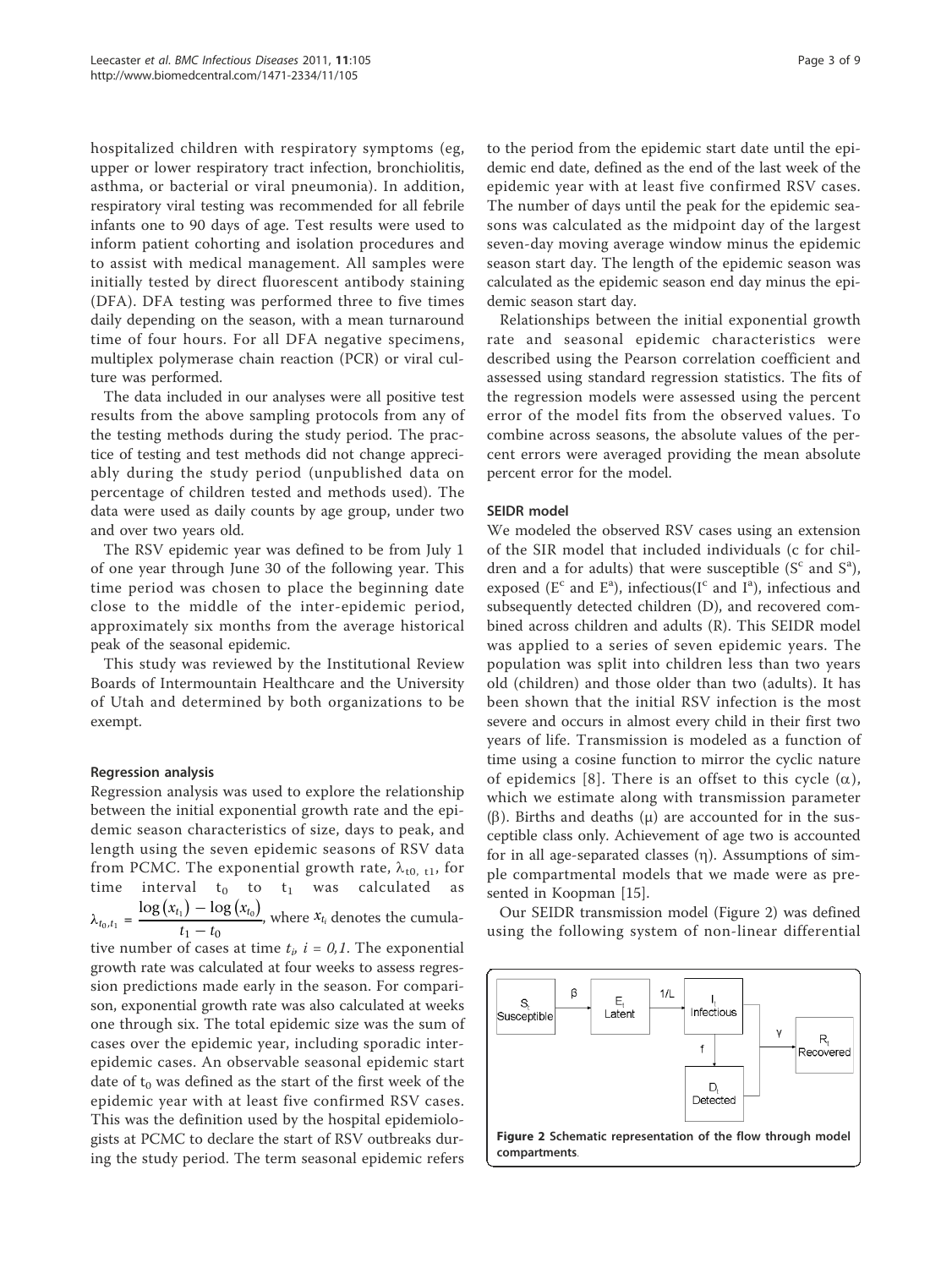equations:

$$
\begin{split} &\frac{\partial S^{c}}{\partial t}=\mu-\eta S_{t}^{c}-\beta\left(1-\cos\left(\frac{t+\alpha}{182.5\pi}\right)\right)S_{t}^{c}\times\left(I_{t}^{c}+I_{t}^{a}+D_{t}\right)/\left(S_{t}^{c}+I_{t}^{c}+I_{t}^{a}+D_{t}\right)\\ &\frac{\partial S^{a}}{\partial t}=-\mu+\eta S_{t}^{c}-\beta\left(1-\cos\left(\frac{t+\alpha}{182.5\pi}\right)\right)S_{t}^{a}\times\left(I_{t}^{c}+I_{t}^{a}+D_{t}\right)/\left(S_{t}^{a}+I_{t}^{c}+I_{t}^{a}+D_{t}\right)\\ &\frac{\partial E^{c}}{\partial t}=-\eta E_{t}^{c}+\beta\left(1-\cos\left(\frac{t+\alpha}{182.5\pi}\right)\right)S_{t}^{a}\times\left(I_{t}^{c}+I_{t}^{a}+D_{t}\right)/\left(S_{t}^{a}+I_{t}^{c}+I_{t}^{a}+D_{t}\right)-E_{t}^{c}/L\\ &\frac{\partial E^{a}}{\partial t}=\eta E_{t}^{c}+\beta\left(1-\cos\left(\frac{t+\alpha}{182.5\pi}\right)\right)S_{t}^{a}\times\left(I_{t}^{c}+I_{t}^{a}+D_{t}\right)/\left(S_{t}^{a}+I_{t}^{c}+I_{t}^{a}+D_{t}\right)-E_{t}^{a}/L\\ &\frac{\partial F^{c}}{\partial t}=-\eta I_{t}^{c}+E_{t}^{c}/L-\eta_{t}^{c}-\gamma I_{t}^{c}\\ &\frac{\partial H^{a}}{\partial t}=\eta I_{t}^{c}+E_{t}^{a}/L-\gamma I_{t}^{a}\\ &\frac{\partial D}{\partial t}=\beta I_{t}^{c}-\gamma D_{t}\\ &\frac{\partial R}{\partial t}=\gamma\left(I_{t}^{c}+I_{t}^{a}+D_{t}\right)\\ \end{split}
$$

Here  $\beta$  was the transmission parameter, L the latency period, f the under-two detection fraction, and  $\gamma$  the recovery parameter. All parameters are presented in the next subsection with descriptions, ranges, and reference values from the literature. Solution to the set of differential equations is addressed below.

#### Model parameters

To fit the SEIDR model to the empiric epidemic data, three parameters-latency period, birth and death rate, and recovery period-were specified based on the literature. Three parameters associated with variation across epidemic years were estimated: 1) the temporal offset of the epidemic cycle  $(\alpha)$ , 2) detection fraction (f), and 3) transmission parameter  $(\beta)$ . Different models were specified to explore the effect of these three parameters. All combinations of these were considered: models with one parameter allowed to vary across seasons, models with two parameters allowed to vary across seasons, and a model with all parameters allowed to vary across seasons.

Each parameter is described below.

## Birth and death rate (μ)

The number of daily births and deaths were entered in the model based on census data for Salt Lake County.

#### Aging rate (n)

It was assumed that  $1/365$ <sup>th</sup> of the children in each ageseparated compartment reached the age of two each day.

## Detection fraction (f)

The detection fraction parameter reflected the fraction of the RSV epidemic in children under two years old that was captured in our data set. The detection fraction parameter was estimated as a constant parameter across years and also allowed to vary by epidemic year.

## Latency period (L)

The latency period is the time between exposure resulting in transmission and time of infectiousness. The latency period was specified using the median value from Crowcroft [16], five days.

## Transmission parameter  $(\beta)$

The transmission parameter determined the rate of transmission from contacts between infectious and susceptible individuals. We assumed a homogeneous, uniformly mixing population. The transmission parameter was estimated as a constant parameter across years and also allowed to vary by epidemic year.

## Recovery parameter (g)

The recovery parameter specifies the time from infectiousness to recovery. This was specified as 0.1, which translates to a ten-day recovery period, following the work by Weber [8] and in the range of one to 21 reported by Hall [17].

## Epidemic cycle offset  $(\alpha)$

The final model parameter was the offset of the annual epidemic cycle. A regular annual cycle is thought to vary due to weather and climate conditions. The SEIDR model captures the entire epidemic, detected and not detected. Prior to observing RSV cases, the epidemic cycle started within the undetected population. This offset parameter was estimated as a constant parameter across years and also allowed to vary by epidemic year.

#### Model fitting

The nonlinear equations were solved using the lsoda function from the odesolve library [18] in R statistical software [19]. The parameters were estimated using a grid search. Two fitting statistics were used. The estimates were the values that minimized the square root of the sum of standardized squared errors (RSE) and/or the square root of the sum of squared standardized errors (RMSE). The RSE was calculated as the square root of the sum of the squared errors between the observed daily cases and the fitted model, divided by the

fitted value, RSE = 
$$
\sqrt{\sum_{i=1}^{365} \frac{(x_i - \hat{x}_i)^2}{\hat{x}_i}}
$$
, where  $\hat{x}_i$  was the

fitted value on day i. The RMSE was calculated as the square root of the sum of the squared weighted errors between the observed daily cases and the fitted model; the weight being the fitted value,  $RMSE = \sqrt{\sum_{i=1}^{365} \left( \frac{x_i - \hat{x}_i}{\hat{x}_i} \right)}$  $\int_{0}^{2}$ . The denominator from these

measures adjusted for the magnitude of the epidemic curve to avoid fitting the model mainly to the peak, where differences could over-inflate the fitting statistic and under-value differences during the early and late stages of the epidemic. The RMSE reduces the effect of fit to the peak more than does the RSE.

A grid search was used starting with an initial wide range of values for f,  $\beta$ , and  $\alpha$ . The search grid was repeated with successively narrowing ranges to minimize the RSE. The grid started with the range of reasonable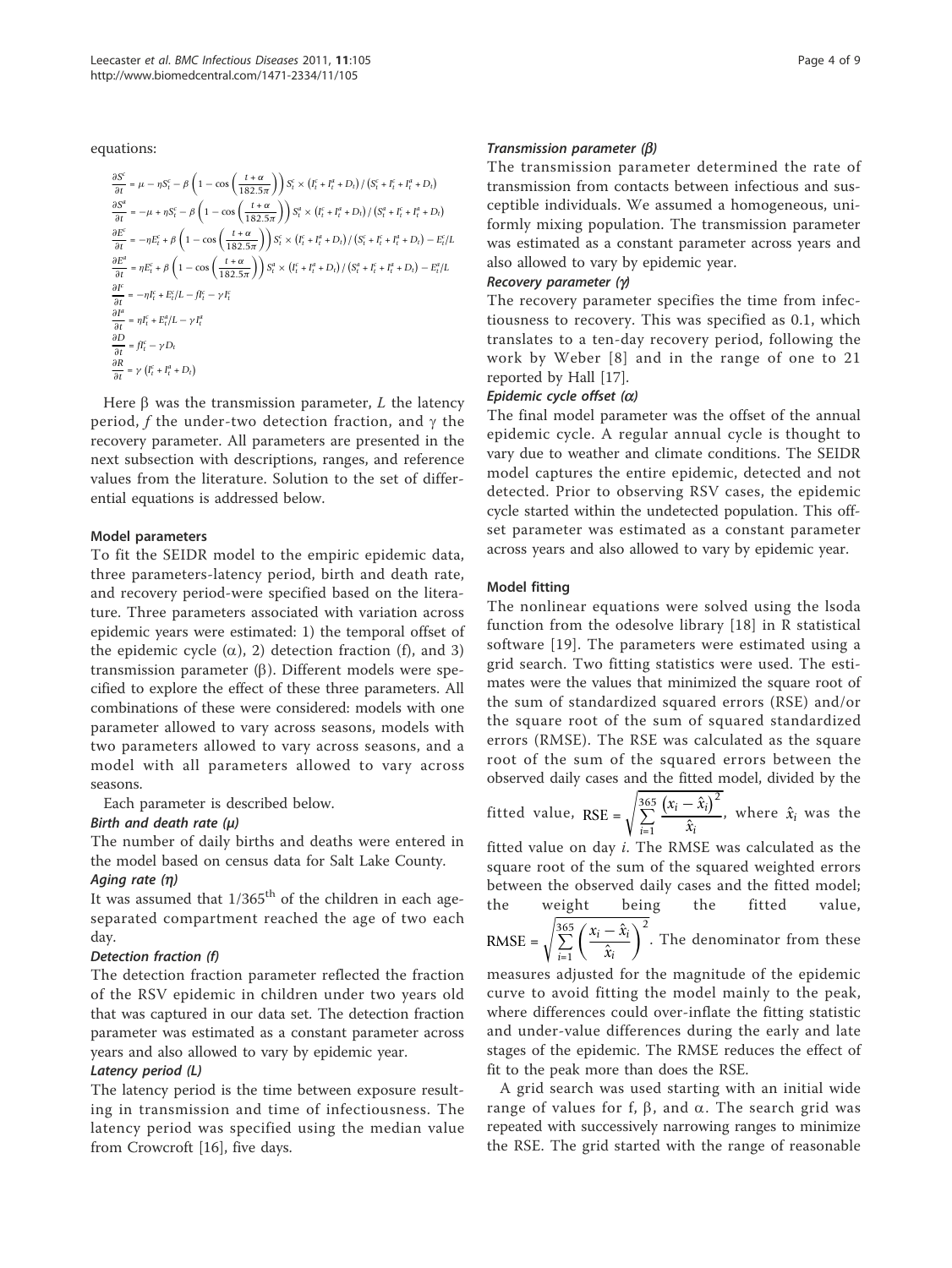values,  $0 - 1$  for  $\beta$  and f and one to 200 days for  $\alpha$ . The range was reduced and resolution increased iteratively around minimal RSE and RMSE values. The minimum grid resolution was  $0.0001$  for  $\beta$ ,  $0.01$  for f, and one day for  $\alpha$ . The RSEs and RMSEs from the grid search results were used to select the best parameter estimates within each model type (eg, one model type had only transmission rates that varied by epidemic year).

The model with all three parameters allowed to vary by epidemic year was fit as a saturated model to provide a benchmark for RSE and RMSE, along with the Schwarz Criteria described below, and percent error in estimating epidemic size when evaluating more parsimonious models in which only one of the 3 parameters was allowed to vary by epidemic year. Multiple measures were used to compare the models, in part because the Schwarz criteria assumed the residuals were independent and identically distributed, which was not the case; they are, in fact, autocorrelated.

The Schwarz Information Criterion [20] were calculated based on the weighted least squares method used for parameter estimation. There were  $n = 2555$  data points, 365 days of case data for each of seven years, and k, the number of parameters estimated was 28 in the full model (four parameters for seven years) and 16 in each other model (two parameters for seven years and two parameters overall). The Schwarz Criteria were calculated as:  $BIC = 2555 \times \ln\left(\sum_{j=1}^{7} M_j^2\right) + 2k \ln(2555)$ where M represents either the RSE or RMSE fit statistic [21]. The absolute values of the percent error in estimating total epidemic size were summed across seasons for comparison of models.

#### Results

#### Descriptive Analysis

The number of children with test-positive RSV infection ranged from 682 cases in 2004-5 to 1704 cases in 2007- 8 (Table 1). The median size of the annual epidemic was 1113 cases. Overall, 98% of cases were detected between the months of October and April. Larger

epidemics alternated with smaller epidemics. The amplitude of this biennial cycle was approximately 600 cases.

The total number of children (under 18 years of age) tested per epidemic year ranged from approximately 3000 to 7000, with numbers of tests increasing over time. Overall, 21% percent of these were positive for RSV, varying according to the biennial cycle. Of children tested, 81% were less than three years old and 95% were less than 11 years old. Of children with positive tests, 92% were less than three years old and 99% were less than 11 years old. Of the children tested, 70% were from Salt Lake County and 77% of children with positive tests were from Salt Lake County.

#### Regression analyses

Exponential growth rates calculated from cases accumulated for four weeks from the observed epidemic season start ranged from 0.034 to 0.081 (Table 1) across the epidemic seasons. The effective reproductive numbers ranged from 1.27 to 1.49 using a serial interval of seven days [16]. In regression analyses (Table 2), the fourweek exponential growth rate exhibited a substantial positive correlation with epidemic size ( $r = 0.69$ ,  $p =$ 0.08), and was negatively correlated with start day ( $r =$  $-0.43$ , p-value = 0.33), days to peak (r =  $-0.44$ , p-value = 0.32), and length of the epidemic ( $r = -0.58$ , p-value = 0.17). The regression models provided estimates of epidemic season characteristics that were on average within 16% of observed epidemic season size, 11% of observed days to peak, and 8% of observed epidemic length. Using exponential growth rates calculated from weeks one through six provided, in general, increasing correlation (Table 3).

#### SEIDR model

The saturated SEIDR model was fit to seven epidemic years of observed RSV data with epidemic year-specific RSE values that ranged from 13 to 21, RMSE values that ranged from 0.40 to 0.77 and percent error of total cases that ranged from 1% to 16%. The fit statistics for the models with either transmission parameter or

Table 1 Observed RSV epidemic size, start date, days to peak, duration, and 4-week exponential growth

| Years<br>(Epidemic Year) | Epidemic<br><b>Size</b> | <b>Observed Start</b><br>$(t_0)$ | Days Until Peak | <b>Duration</b> | Exponential<br>Growth |
|--------------------------|-------------------------|----------------------------------|-----------------|-----------------|-----------------------|
|                          |                         |                                  |                 |                 |                       |
| $2001 - 2(1)$            | 1074                    | 12/12/01                         | 69              | 124             | 0.063                 |
| $2002 - 3(2)$            | 733                     | 12/4/02                          | 83              | 175             | 0.034                 |
| $2003-4(3)$              | 1553                    | 11/19/03                         | 75              | 142             | 0.081                 |
| $2004 - 5(4)$            | 682                     | 11/27/04                         | 85              | 173             | 0.033                 |
| $2005 - 6(5)$            | 1400                    | 11/02/05                         | 62              | 154             | 0.068                 |
| $2006 - 7(6)$            | 1113                    | 11/12/06                         | 80              | 176             | 0.061                 |
| $2007 - 8(7)$            | 1704                    | 11/27/07                         | 59              | 144             | 0.050                 |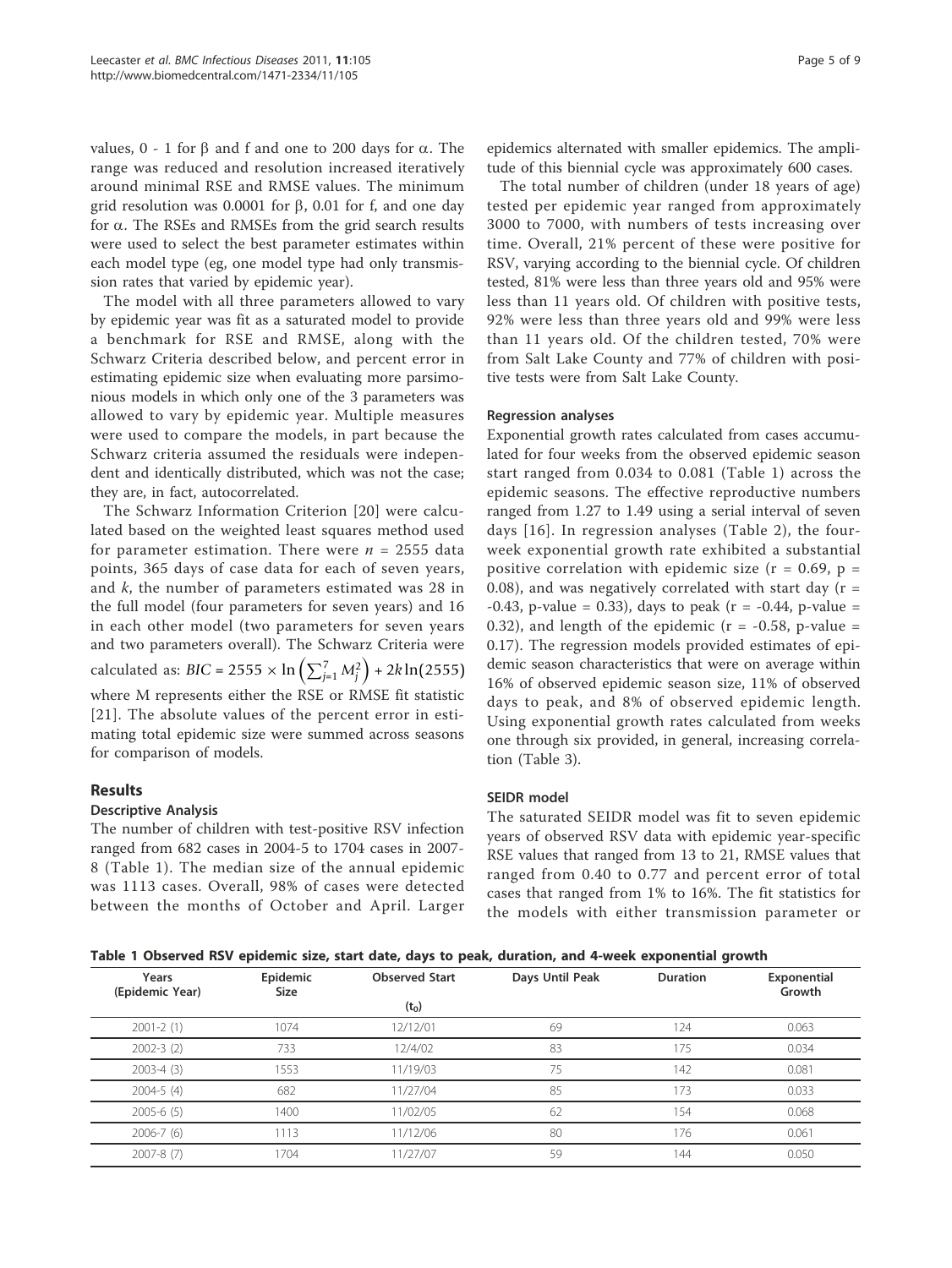detection fraction estimated as a constant across epidemic year did not differ substantially from those from the saturated model (Table 4). The minimum RSE model with detection fraction held constant across epidemic years had the smallest % error, smallest Schwarz RSE Criterion, and had other fit statistics nearly equal to the saturated model. The minimum RMSE models were, in general, fitting to the tails of the epidemic and resulted in large errors in estimating epidemic size.

The pattern of variation in estimates of offset from all models matched the biennial cycle variation in total epidemic size across epidemic years (Figure 3). The variation in estimates of the transmission parameter and detection fraction did not necessarily match this cycle for all epidemic years. The parameter estimates for the transmission parameter were negatively correlated with total epidemic size.

#### **Discussion**

The SEIDR model we presented made assumptions that simplified the reality of RSV transmission. We have identified three limitations to the SEIDR modeling effort. First, the population age separation does not take full advantage of differences in interaction among a non-homogenous population. Second, related to this, the parameter values were not allowed to vary within the population. Transmission, for instance, could be age-dependent (due, eg, to hand-washing habits). Third, the grid search method of parameter estimation did not provide estimated standard errors for parameter estimates, which limited the ability to compare models and seasons.

Despite these limitations, this SEIDR model was useful; it modeled the observed RSV cases from PCMC as part of larger unobserved epidemic seasons and

Table 2 Results of regression analysis using exponential growth to predict epidemic size, days to peak, and length

|                                | <b>Total</b><br>Epidemic | Days to<br>Epidemic<br><b>Season Peak</b> | Length of<br>Epidemic<br>Season |
|--------------------------------|--------------------------|-------------------------------------------|---------------------------------|
|                                | Size                     |                                           |                                 |
| Regression Intercept<br>(S.E.) | 321.0 (417)              | 87.5 (13.5)                               | 192.3 (24.0)                    |
| Regression Slope (S.<br>E.)    | 15383 (7175)             | $-255.3(233)$                             | $-659(413)$                     |
| Regression Model p-<br>value   | 0.08                     | 0.32                                      | 0.17                            |
| $R^2$                          | 0.48                     | 0.19                                      | 0.20                            |
| Root Mean Square<br>Error      | 17.6                     | 3.2                                       | 4.2                             |
| Mean of Absolute %<br>Frror    | 16                       | 11                                        | 8                               |

| Table 3 Correlations between exponential growth rate    |
|---------------------------------------------------------|
| (calculated at weeks one through six) with observed RSV |
| epidemic size, start date, days to peak, and duration   |

| Epidemic Weeks used<br>for Exponential Growth<br>Rate | Epidemic<br><b>Size</b> | Observed<br>Start $(t_0)$ | Days<br>Until<br>Peak | <b>Duration</b> |
|-------------------------------------------------------|-------------------------|---------------------------|-----------------------|-----------------|
|                                                       | 0.30                    | $-0.52$                   | 0.17                  | 0.09            |
| 2                                                     | 0.58                    | $-0.63$                   | $-0.33$               | $-0.30$         |
| 3                                                     | 0.62                    | $-0.51$                   | $-0.36$               | $-0.47$         |
| 4                                                     | 0.69                    | $-0.43$                   | $-0.44$               | $-0.58$         |
| 5                                                     | 0.78                    | $-0.40$                   | $-0.56$               | $-0.64$         |
| 6                                                     | 0.81                    | $-0,40$                   | $-0.59$               | $-0.62$         |
|                                                       |                         |                           |                       |                 |

provided a framework for investigating the model parameters. The parameters offset and transmission may not be completely identifiable within this framework but more likely represent combined other forces unmeasured here.

Our future work includes addressing these limitations and expanding the complexity of the models. RSV is carried by all age groups but is, in general, only a concern for infants. Thus, an age-stratified model, possibly with different mixing mechanisms, would more closely resemble the true transmission. The biennial cycle of large, early, and short seasonal epidemics followed by smaller, later, and longer seasonal epidemics the next year observed in Utah is similar to other published studies of seasonal RSV epidemics in temperate climates. The theories for this phenomenon include the existence and switching of two RSV disease strains, climate patterns, and waning immunity after infection [6,8,9,22-24]. These and other theories could be investigated in more complex models. It is understood that immunity after infection of RSV is partial, at best. This incomplete immunity and severity of re-infections could be incorporated into more complex models [8,25]. Finally, future modeling efforts will involve approaches that include measures of uncertainty in parameter estimates, including Bayesian methods [26,27] and likelihood and other methods [28,29].

## Conclusions

The first main conclusion of this work was that exponential growth was somewhat empirically related to seasonal epidemic characteristics. The variations in epidemic seasons from data collected at PCMC during the seven years of the study can be partially explained by the variation in exponential growth, especially characteristics of epidemic size, peak day, and length of the epidemic. The seven years of data were not sufficient to make conclusive statements on the nature of the relationships. These early findings based on just seven data points can be built upon to explore early prediction of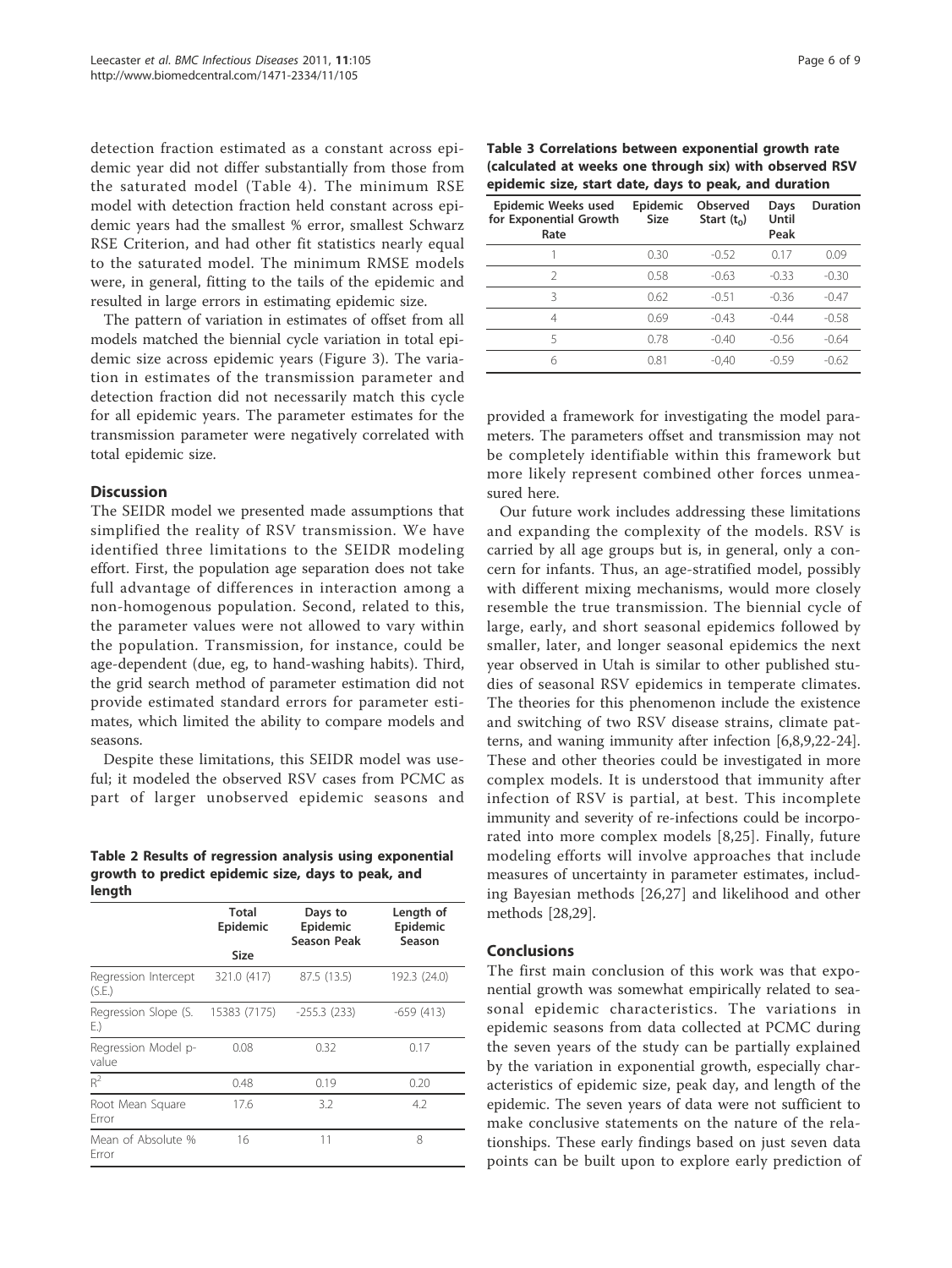| Model:                                      | Min RSE Models |             | Min RMSE Models |             | <b>Schwarz Criterion</b> |             |
|---------------------------------------------|----------------|-------------|-----------------|-------------|--------------------------|-------------|
| Parameters that vary by epidemic year       | Sum RSE        | Sum % Error | Sum RMSE        | Sum % Error | <b>RSE</b>               | <b>RMSE</b> |
| Time Offset                                 | 128            | 114         | 4.3             | 197         | 20050                    | 2905        |
| Transmission Parameter                      | 152            | 127         | 4.6             | 217         | 20992                    | 3288        |
| Detection Fraction                          | 154            | 202         | 4.6             | 221         | 21073                    | 3287        |
| Time Offset & Transmission Parameter        | 115            | 58          | 3.8             | 179         | 19556                    | 2239        |
| Time Offset & Detection Fraction            | 122            | 110         | 4.1             | 185         | 19871                    | 2736        |
| Transmission Parameter & Detection Fraction | 147            | 119         | 4.4             | 218         | 20936                    | 3254        |
| All                                         |                |             | 35              | 188         | 19578                    | 1946        |

Table 4 Fit statistics for models with different sets of parameters allowed to vary across epidemic year

The RSE and RMSE column values represent the models with the minimum of the fit statistic over that category. The % error is the sum of the absolute values of the % error in estimating epidemic size.

the upcoming RSV epidemic season. These early predictions could be used by hospitals to budget and allocate resources and to coordinate the timing of palivizumab treatment. They can be used by public health to advise clinicians and the public and also to help identify nonstandard epidemics earlier in the season. For example, health departments might take specific actions if the number of observed cases during the season greatly exceeds early predictions.

The second main conclusion of this work was that variation of the transmission parameter and the start of the epidemic (offset) over epidemic years could explain the variation in seasonal epidemic size. The three model parameters allowed to vary by epidemic year (detection fraction, transmission parameter, and offset) provided possible rationale for the variation in seasonal epidemic size. The model with detection fraction held constant across epidemic year fits the observed data well with the



Figure 3 SEIDR model parameter estimates. SEIDR model parameter estimates for three models for each of the 7 seasons. The parameters are transmission parameter (top right), epidemic offset (bottom left), and detection fraction (bottom right). The estimates from the model with 1) all parameters varying by epidemic year are open triangles, 2) transmission parameter constant across epidemic year are plus signs, and 3) detection fraction constant across epidemic year are x's. The data were collected by Primary Children's Medical Center, Salt Lake City, UT from July 2001 through June 2008.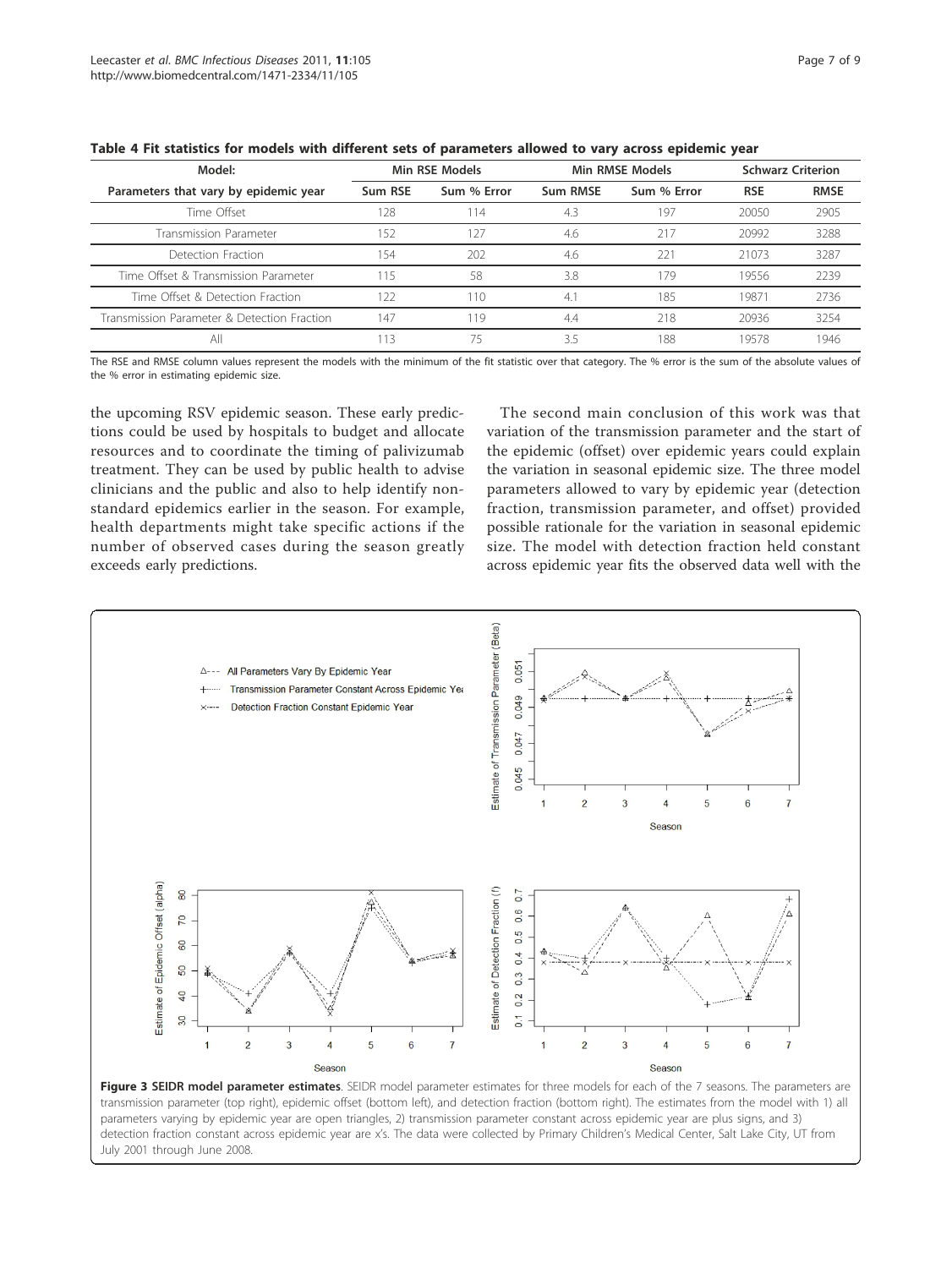

fewest parameters. The parameter estimates from this model also match the expected biennial pattern of the epidemic years. From the models considered in this study, this one performs best overall (Figure 4).

#### Acknowledgements

Partial support for this work was provided by the Public Health Services research grant UL1-RR025764 from the National Center for Research Resources, NIH/NIAID1 U01 AI074419 and U01-A1061611, US CDC #1 PO1 CD000284, and the NIH/Eunice Kennedy Shriver NICHD K24- HD047249.

#### Author details

<sup>1</sup> Division of Epidemiology, University of Utah School of Medicine, Salt Lake City, USA. <sup>2</sup> Department of Pediatrics, University of Utah School of Medicine, Salt Lake City, USA. <sup>3</sup> Division of Disease Control and Prevention, Utah Department of Health, Salt Lake City, USA.

#### Authors' contributions

ML performed the analysis and wrote the bulk of the manuscript. PG helped to conceive the study and prepare the data and also wrote a large part of the Introduction, Methods, and Discussion sections of the text. TG advised on the design of the study's analysis and helped prepare the Methods and Results sections of the text. NW acquired and managed the data. AG provided clinical insight and helped conduct the literature review. RR helped